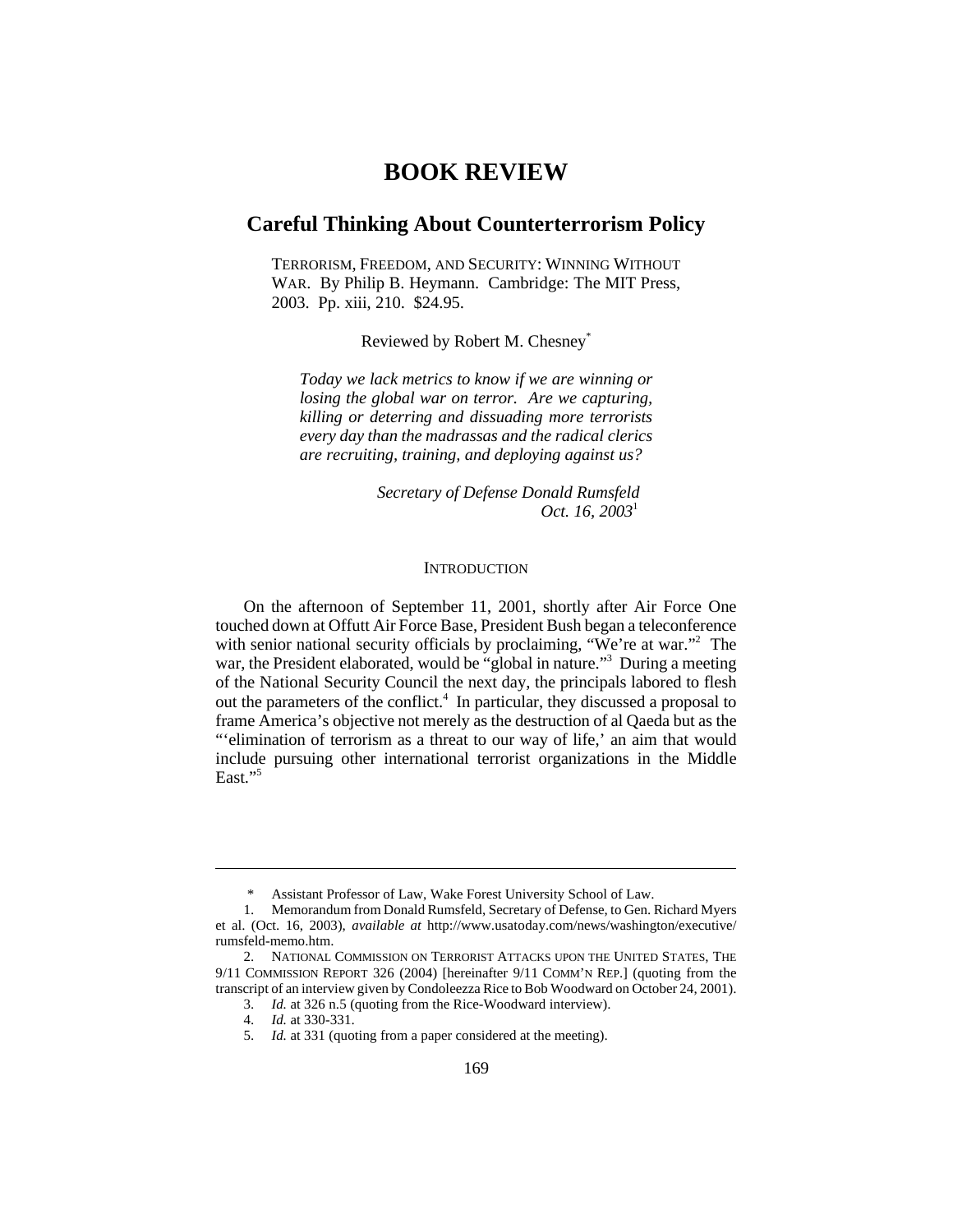The fruits of these discussions became clear when President Bush addressed Congress on the night of September 20, 2001.<sup>6</sup> He described the 9/11 attacks as unlawful acts of belligerency, and he declared al Qaeda's responsibility for them.<sup>7</sup> But he emphasized that al Qaeda was "linked to many other organizations in different countries," forming a "radical network of terrorists" along with supporting entities such as the Taliban.<sup>8</sup> Thus, the President concluded, although the "war on terrorism begins with al Qaeda . . . [i]t will not end until every terrorist group of global reach has been found, stopped, and defeated."<sup>9</sup> The United States would, he added, use "every means of diplomacy, every tool of intelligence, every instrument of law enforcement, every financial influence, and every necessary weapon of war."<sup>10</sup>

Three years down the road, the "war on terrorism" has become a familiar rhetorical device, the default choice for supporters and critics alike when referring to the complex array of policies, actions, and laws that combine to form the current counterterrorism posture of the United States. Politicians on both sides of the aisle compete to be seen as best suited to pursue this war,  $11$ and in considerable contrast to the pre-9/11 atmosphere<sup>12</sup> the question of stewardship in the war on terrorism played a central role in the 2004 presidential election.<sup>13</sup> But is "war" an accurate label for current U.S. counterterrorism policy? And if so, is this the correct course for the nation to pursue? These much-contested questions $14$  provide the organizing principle for the latest book by one of the nation's leading counterterrorism experts, Philip B. Heymann, formerly the Deputy Attorney General of the United

12. *See* 9/11 COMM'N REP., *supra* note 2, at 341 ("As best we can determine, neither in 2000 nor in the first eight months of 2001 did any polling organization in the United States think the subject of terrorism sufficiently on the minds of the public to warrant asking a question about it in a major national survey.").

13. *See, e.g.*, James Harding, *U.S. Security Becomes Defining Theme*, FIN. TIMES, Sept. 11, 2004, at 8 (describing importance of security issues in the campaign).

14. According to one observer, "whether it is appropriate to declare a war on terrorism is a question that's been debated almost continually since September 11th, 2001." Tom Gjelten, *All Things Considered: Debate on the Best Way to Deal with Terrorism* (NPR radio broadcast, Sept. 10, 2004), *available at* 2004 WL 57380023. *But see* Lexington, *One Nation After All: A Surprisingly Tough Consensus About the Need to Go After Terrorists and Their Backers*, ECONOMIST, Sept. 11, 2004, at 32 (arguing that there is an emerging bipartisan consensus in support of the views that "America is engaged in a global war on terrorism" and that America should "project power abroad in order to win that war").

<sup>6.</sup> George W. Bush, Address to a Joint Session of Congress and the American People (Sept. 20, 2001), *available at* http://www.whitehouse.gov/news/releases/2001/09/20010920- 8.html.

<sup>7.</sup> *Id.*

<sup>8.</sup> *Id.*

<sup>9.</sup> *Id.*

<sup>10.</sup> *Id.*

<sup>11.</sup> *See, e.g., The Presidential Debate; Kerry: "Better Plan"; Bush: "Tough Decisions,"* L.A. TIMES, Oct. 1, 2004, at A27 (quoting Senator Kerry, during the first 2004 presidential debate, proclaiming that "I will hunt down and kill the terrorists wherever they are"); *id.* (quoting President Bush, during the debate, stating that "the best way to protect this homeland is to stay on the offense").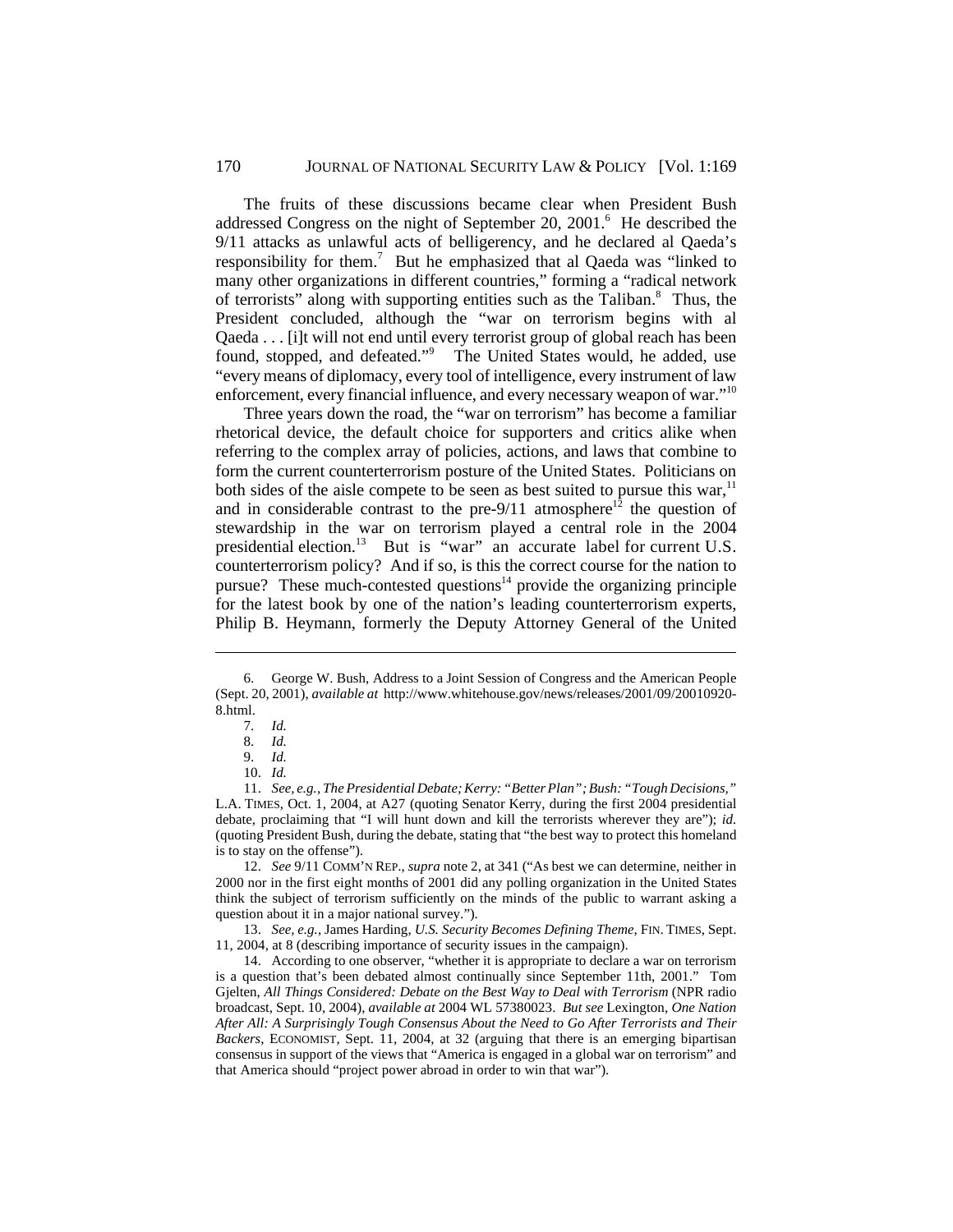States and currently the James Barr Ames Professor of Law at Harvard. Heymann has spent decades grappling with and writing about the manner in which governments at home and abroad respond to systemic challenges to social order. He has focused in particular on the problem of terrorism, and the hallmark of his work in this area has been careful attention to nuance and a willingness to examine policy choices closely to assess not only their benefits but also their hidden and long-term costs. His new book, *Terrorism, Freedom, and Security: Winning Without War*, 15 builds on this long experience and is of a piece with this tradition.

The book proceeds in four stages. In Part I Heymann focuses on the problems of categorization generated by the war on terrorism, arguing that we have overemphasized the "war" paradigm in our conflict with al Qaeda and other terrorist organizations. Part II then begins to fill in the conceptual space carved out by this criticism of the war model, making a survey of the techniques available to fight terrorism. Having set forth a menu of policy options, in Part III Heymann aims to convince the reader that we can and should take account of the risk that certain antiterrorism policies will threaten civil liberties or incite international opposition to the United States. Finally, in Part IV Heymann concludes with a specific warning about the dangers of generating an "intelligence state" through efforts undertaken in the name of counterterrorism.

The book's subtitle, *Winning Without War*, foreshadows Heymann's ultimate conclusion that the war paradigm emphasized by the current administration is counterproductive and misplaced. But before we survey the arguments that lead him to this conclusion, some historical context is in order.

#### I. THE TWENTY YEARS' WAR

The phrase "war on terrorism" has become so ubiquitous since 9/11, so intimately associated with the policies of the Bush administration, that many seem to have forgotten that American presidents of both parties have been declaring "war on terrorism" with great frequency and earnestness for some twenty years now. Although some government officials pressed at various times prior to 9/11 to give literal meaning to these declarations, they met with little success. The arguments these attempts precipitated, however, foreshadowed many aspects of today's debate.

One of the earliest manifestations of the tendency of politicians to invoke the imagery of war to represent and reinforce their commitment to counterterrorism arose in the early 1980s in the wake of the Hezbollah and al Dawa bombings of U.S. embassies and military installations in Beirut and

<sup>15.</sup> PHILIP B. HEYMANN, TERRORISM, FREEDOM, AND SECURITY: WINNING WITHOUT WAR (2003).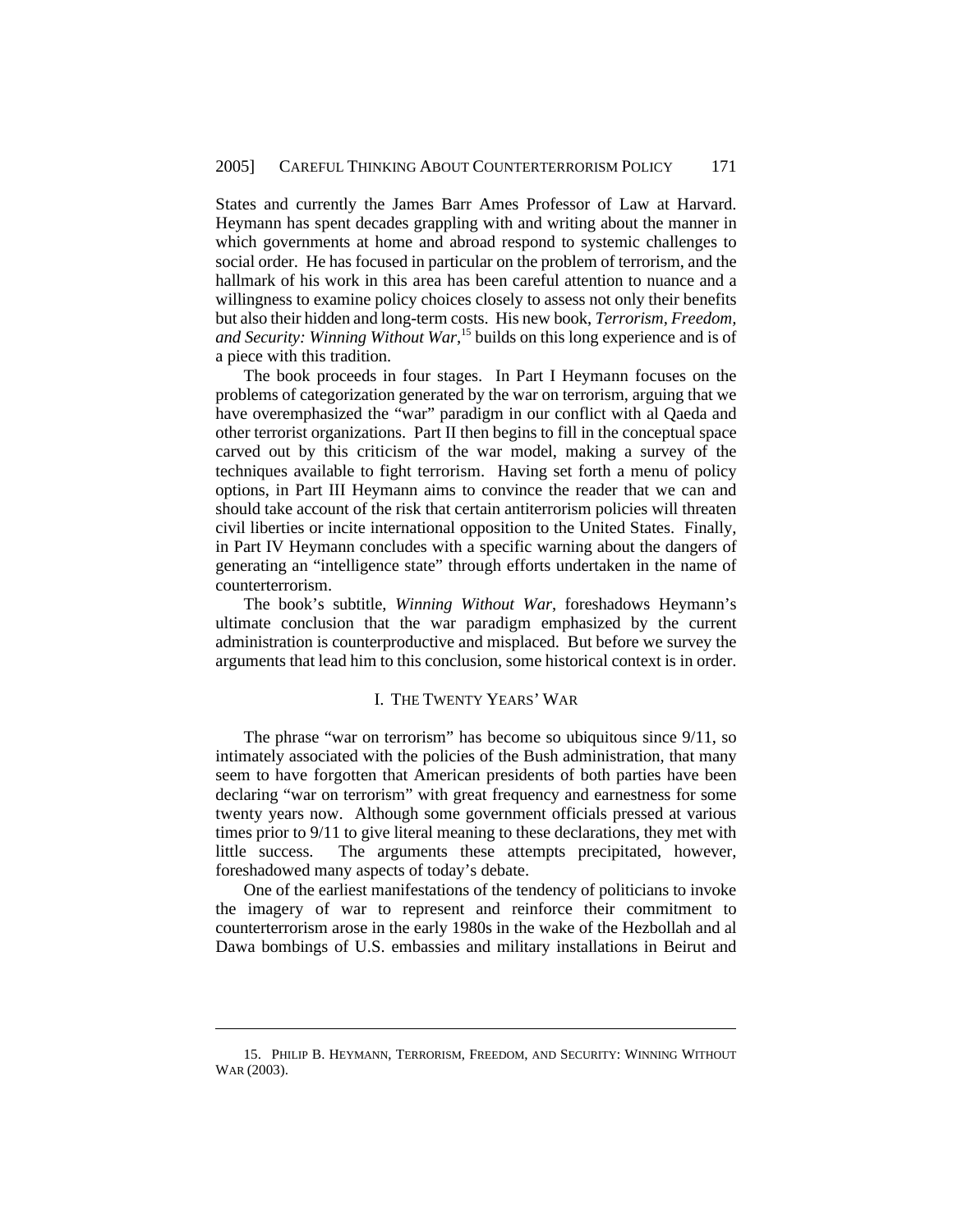Kuwait.16 These events generated sharp debate within the Reagan administration about the use of military or other lethal force against terrorist organizations and their state sponsors. Two cabinet members, Secretary of State George Shultz and Secretary of Defense Casper Weinberger, presented the opposing perspectives.<sup>17</sup> Secretary Shultz took the view that "terrorism" was a form of warfare for which we were ill prepared,"<sup>18</sup> and he advocated the use of force for purposes of "active prevention, preemption, and retaliation."<sup>19</sup> As one observer reported, Shultz on one occasion "was actually shouting his insistence that we 'wake up' to terrorism as 'an international form of warfare . . . directed largely against us and our way of life.'"20 Shultz was, in short, calling for the government to "use [its] power to fight the war against terrorism" as a war in the literal sense. $2$ 

Secretary Weinberger acted as a brake on Shultz's enthusiasm.<sup>22</sup> Sounding themes that had considerable resonance only ten years after the withdrawal of the United States from Vietnam, Weinberger frequently warned against the precipitate use of military force. In a summary of his views about the 1986 U.S. airstrike against Libya, for example, Weinberger noted that it "is tempting for many to exploit our renewed military strength," but that military force "should be used only when we have, and can achieve, a proper objective," and that it "should never be used except as a last resort, and when all else has failed. Military forces should certainly not be used on any occasion unless a matter of major national importance is involved."<sup>23</sup> According to then-National Security Adviser Robert McFarlane, Weinberger felt that these conditions simply were not met by the complex diplomatic, political, and military circumstances that existed when America confronted terrorism in the Middle East in the early  $1980s$ .<sup>24</sup>

<sup>16.</sup> For brief narratives of the Beirut and Kuwait bombings, see GEORGE SHULTZ, TURMOIL &TRIUMPH 644 (1993), and THOMAS FRIEDMAN, FROM BEIRUT TO JERUSALEM 201- 202 (1990).

<sup>17.</sup> *See* 9/11 COMM'N REP., *supra* note 2, at 94-95. For an engaging overview drawing explicit parallels between current debates and those of the Shultz-Weinberger era, see *Frontline: Target America* (PBS television broadcast, Oct. 4, 2001), *available at* http://www.pbs.org/wgbh/pages/frontline/shows/target.

<sup>18.</sup> *See* SHULTZ, *supra* note 16, at 645.

<sup>19.</sup> *See* George Shultz, Remarks Before the Jewish Community Relations Council (Oct. 25, 1984), *reprinted in* TERRORISM: A DOCUMENTARY HISTORY 62, 63 (Bruce Maxwell ed., 2003).

<sup>20.</sup> Philip Geyelin, *Terrorism and Hypocrisy*, WASH. POST, Nov. 7, 1984, at A15.

<sup>21.</sup> *See id.*

<sup>22.</sup> The Shultz-Weinberger debate is described in an interview with former National Security Adviser Robert McFarlane conducted for *Frontline: Target America*, *supra* note 17, *available at* http://www.pbs.org/wgbh/pages/frontline/shows/target/interviews/mcfarlane.html; *see also* SHULTZ, *supra* note 16, at 650 (describing what Shultz took to be the "Defense Department's deep philosophical objection to using our military for counterterrorist operations").

<sup>23.</sup> CASPER WEINBERGER, FIGHTING FOR PEACE 200 (1990).

<sup>24.</sup> *See* McFarlane, *supra* note 22.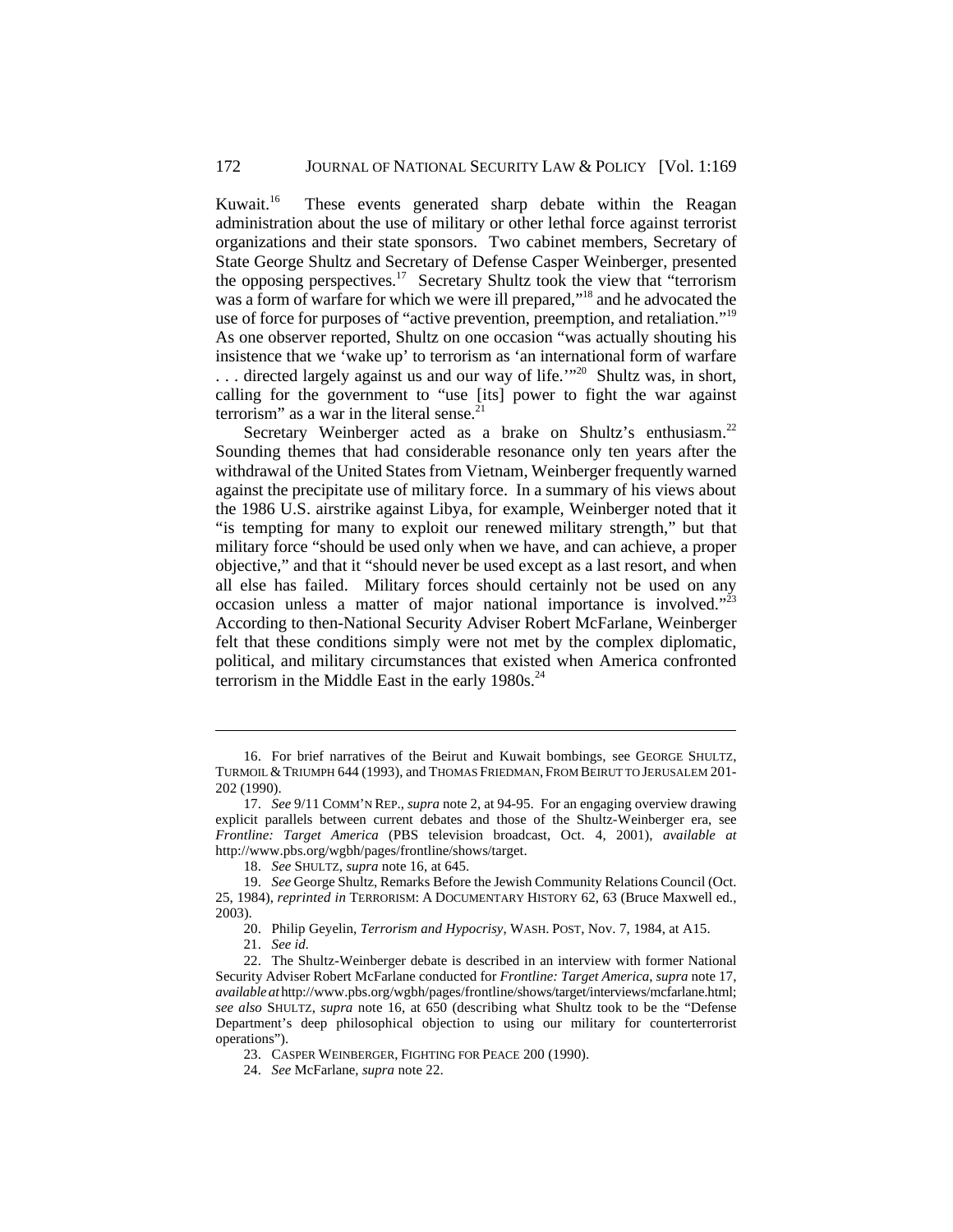Significantly, this debate was not merely internal to the administration. Shultz's vigorous public statements followed a message to Congress from President Reagan describing a "war against terrorism,"<sup>25</sup> and both support and criticism from the media followed. *The Wall Street Journal*, for example, editorialized in favor of the Shultz view that this "war" should be fought with offensive force, writing that Shultz "was right to say again last week that the war against terrorism will begin only if the West has the will to fight this fire with fire.<sup>"26</sup> Richard Cohen vigorously pressed the contrary view in *The Washington Post*, arguing that "even retaliation . . . would not substantially change matters," and that the "war on terrorism" rhetoric masked the reality that military force "either cannot be applied or dares not be applied."<sup>27</sup> Meg Greenfield, also of the *Post*, echoed Cohen, arguing that the phrase "'war' with terrorism" is an "especially unfortunate formulation," and that war is "exactly what we are not in."<sup>28</sup> Greenfield wrote that the effect of using such language in connection with terrorism "is to elevate these grubby criminal acts to a status they don't deserve; it is to cast, at least indirectly, all Americans as enemy civilians or belligerents and thus fair game; and it is to misdescribe the nature of the assault itself."<sup>29</sup>

Such criticisms did not dissuade President Reagan from continuing to deploy the language of a "war on terrorism" for rhetorical purposes in the following years. $30$  During the same period, moreover, a number of books began to use the language of the "war on terrorism" in connection with analyses of the threat posed by terrorism and the nature of U.S.

<sup>25.</sup> Ronald W. Reagan, Message to Congress (Apr. 26, 1984) ("The legislation I am sending to the Congress is an important step in our war against terrorism."), *available at* http://www.reagan.utexas.edu/resource/speeches/1984/42684a.htm.

<sup>26.</sup> *Fighting Fire With Smoke*, WALL ST. J., Oct. 30, 1984, at 30 (noting widespread disagreement regarding Shultz's views).

<sup>27.</sup> Richard Cohen, *This Is Some War on Terrorism*, WASH.POST, Sept. 22, 1984, at A23.

<sup>28.</sup> Meg Greenfield, *Accepting the Unacceptable*, WASH. POST, June 24, 1985, at A13. 29. *Id.* Contrary to this argument, the use of the war paradigm to describe terrorist acts would not justify violence against civilians, since protecting civilians against direct attack is one of the primary objectives of the law of war.

<sup>30.</sup> *See, e.g.,* Ronald W. Reagan, Statement (May 7, 1986) ("The decent people of the world . . . are not just standing together in this war against terrorism. We're committed to winning the war and wiping this scourge from the face of the Earth."), *available at* http://www.reagan.utexas.edu/resource/speeches/1986/50786b.htm; Ronald W. Reagan, Press Conference (May 7, 1986) ("And in those discussions we discussed all the things that could be seen as possible tools or weapons in this war against terrorism, but we didn't feel that this was something that you put down in a plan."), *available at* http://www.reagan.utexas.edu/resource/ speeches/1986/50786a.htm; Ronald W. Reagan, Speech to the U.N. General Assembly (Sept. 22, 1986) ("To that end, the United States believes that the understandings reached by the seven industrial democracies at the Tokyo summit last May made a good start toward international accord in the war on terrorism."), *available at* http://www.reagan.utexas.edu/resource/ speeches/1986/092286a.htm. Interestingly, former President Richard Nixon in June 1985 called for "'an international declaration of war' on terrorism and said it should be the main topic of any summit meeting between President Reagan and Soviet leader Mikhail Gorbachev." *Hostage Crisis*, HOUS. CHRON., June 27, 1985, at 13.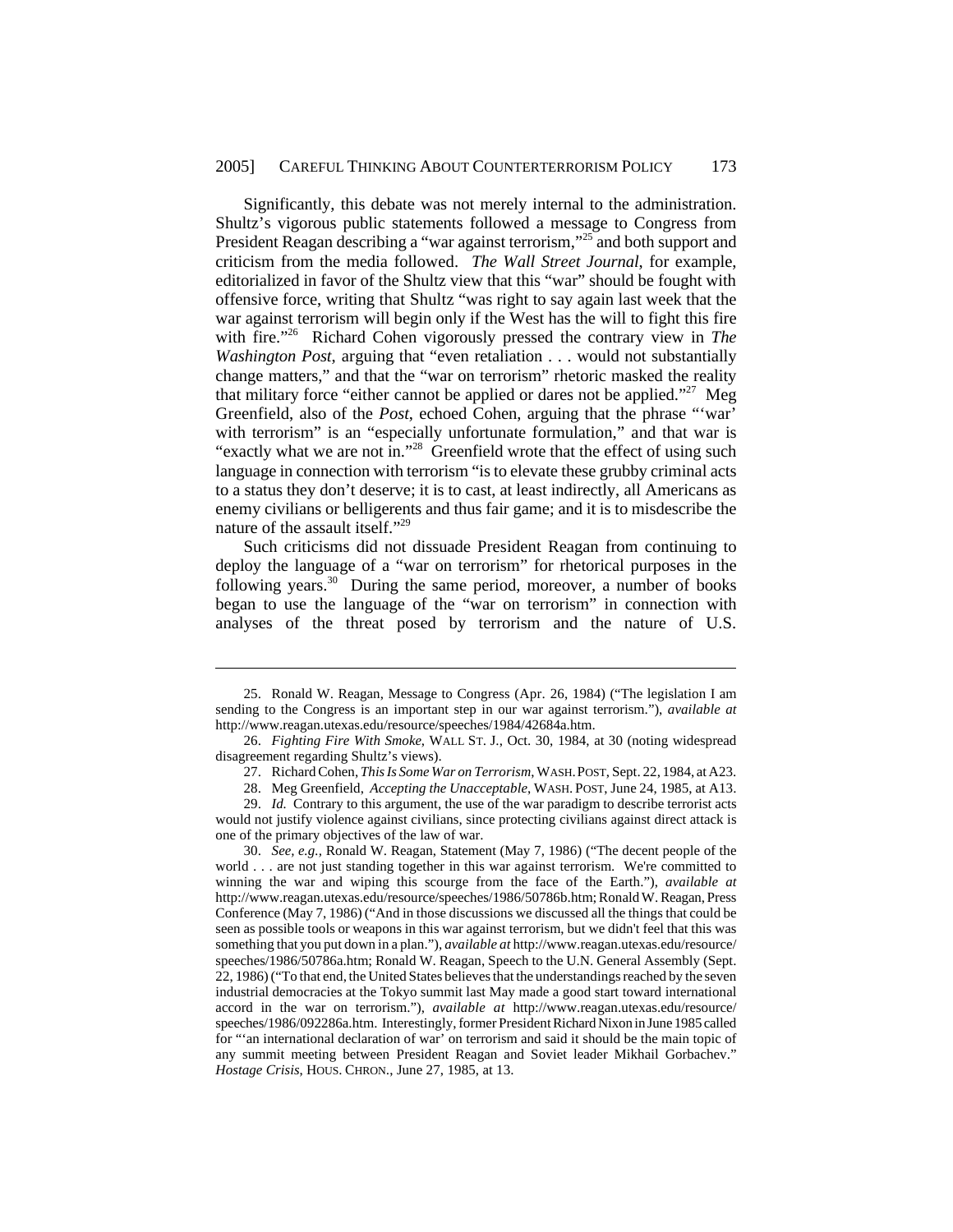counterterrorism policy.<sup>31</sup> But the reality of that policy did not quite live up to the martial rhetoric. As a practical matter, military force was used only sparingly in counterterrorism in those vears.<sup>32</sup>

This pattern continued into the Clinton administration, $33$  with the rhetoric of war surfacing frequently in connection with terrorism, while in practice counterterrorism remained firmly within the domain of the diplomats, the intelligence agencies, and the prosecutors. $34$  In a May 1995 radio address not long after the Oklahoma City bombing, for example, President Clinton urged Congress to pass pending terrorism legislation, warning that "[w]e mustn't let our country fight the war against terrorism ill-armed or ill-prepared."35 Likewise, in the aftermath of the bombing in Dharan, Saudi Arabia, State Department spokesman Nicholas Burns reminded reporters that "we believe we're in a war against terrorism, as the president said."<sup>36</sup>

The continued rhetorical invocation of a war paradigm in the 1990s raised questions. Did we now mean war in the literal sense of an increased reliance on military operations when dealing with terrorism, or was this just an organizing motif meant to lend oomph to the traditional blend of diplomatic, legal, and intelligence efforts? At least in the mid-1990s, the answer seemed to be that it was merely a rhetorical device akin to the "war on drugs."

32. *See* 9/11 COMM'N REP., *supra* note 2, at 96-98. The most notable exception to the general reluctance to use military force in connection with terrorism arose when the U.S. carried out airstrikes against Libya in retaliation for its sponsorship of the bombing of the *La Belle* discotheque in Berlin in 1986. *See* SHULTZ, *supra* note 16, at 679-687.

33. *See* 9/11 COMM'N REP., *supra* note 2, at 98, 134-138, 188-189. During this period, a literature on "fourth-generation warfare" began to emerge among military professionals, emphasizing the danger posed by transnational, sub-state organizations capable of and willing to employ asymmetric methods not bound by any legal restraints. For a brief overview of this development, see Richard H. Shultz & Andreas Vogt, *It's War! Fighting Post-11 September Global Terrorism Through a Doctrine of Preemption*, 15 TERR.&POL.VIOLENCE 1, 5-7 (2003).

34. For a comprehensive survey of the distribution of counterterrorism responsibilities prior to the late 1990s, see 9/11 COMM'N REP., *supra* note 2, at 71-107.

35. William J. Clinton, Radio Address (May 20, 1995), *available at* 1995 WL 306814. Tellingly, the legislation at issue concerned prosecutorial and investigative tools; it ultimately resulted in the Antiterrorism and Effective Death Penalty Act of 1996. *See* Robert M. Chesney, *The Sleeper Scenario: Terrorism-Support Laws and the Demands of Prevention*, 42 HARV.J. ON LEGIS. (forthcoming 2005) (exploring legislative history of AEDPA).

36. Press Conference (Aug. 5, 1996), *available at* 1996 WL 444435.

<sup>31.</sup> *See, e.g.*, NEIL LIVINGSTONE, THE WAR AGAINST TERRORISM (1982) (reviewing terrorist activity around the globe and outlining various methods – most non-military, but including the use of elite commando units – to respond to the problem); FIGHTING BACK: WINNING THE WAR AGAINST TERRORISM (Neil C. Livingstone & Terrell E. Arnold eds., 1986) (collecting essays on various dimensions, many non-military, of U.S. counterterrorism policy); DAVID C. MARTIN & JOHN L. WALCOTT, BEST LAID PLANS: THE INSIDE STORY OF AMERICA'S WAR AGAINST TERRORISM 367 (1988) (concluding that "[t]errorism is a threat to law and order, not to national security," after reviewing U.S. responses to terrorist incidents in the 1980s); MICHAEL KRONENWETTER, ISSUES FOR THE NINETIES: WAR AGAINST TERRORISM 82 (1989) (observing that while "[s]ome people believe that the war against terrorism is best fought like any ordinary war . . . [o]thers disagree, arguing that military force is ineffective against the methods and tactics of the terrorists").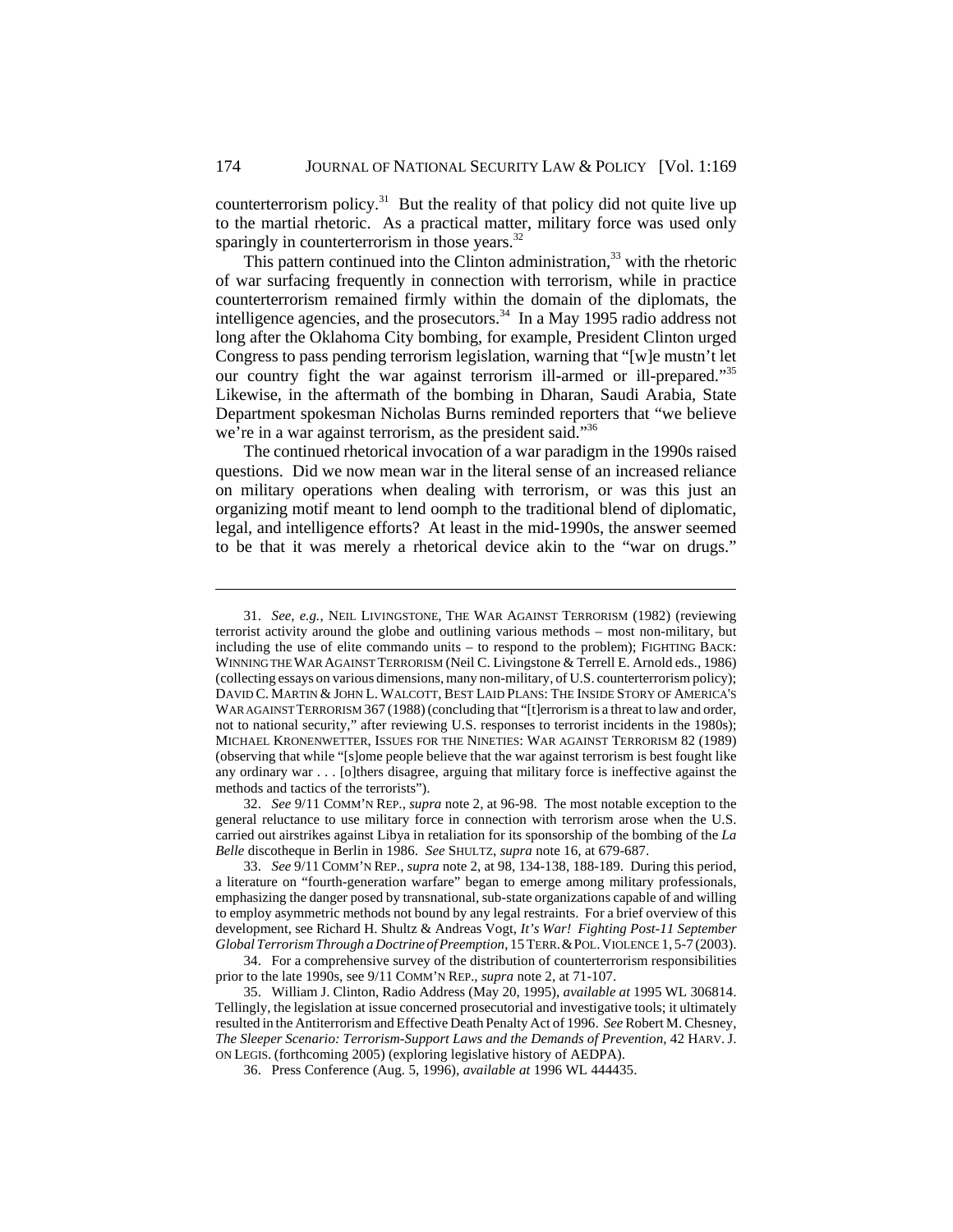According to the Democratic Party platform upon which President Clinton successfully sought reelection in 1996, for example, the "war on terrorism" (also referred to in the platform as the "war on global terrorism") had "three front[s]."  $37$  None involved military force. Instead, the "war" was to be carried out "abroad, through greater cooperation with our allies; at home, by giving law enforcement the most powerful tools available to fight terrorism; and in our airports and on airplanes, through tough air travel security measures . . . ."38

After the al Qaeda truck bombings of our embassies in Nairobi and Dar es Salaam in 1998, however, it appeared for a time that the "war on terrorism" might begin to utilize military force on a more sustained basis. Initially, the Clinton administration was noncommittal. Thus, we find Colonel P.J. Crowley, the National Security Council's Senior Director for Public Affairs, refusing to let reporters pin him down on the topic:

Q: Are we in a state of war – we have a war on drugs. Are we in a state of war against terrorism, or does that require a declaration in order for us to fight?

A: I think we see terrorism as the emergent threat of the '90s. It will be the major threat that America faces globally into the next century.

Q: Are we in a state of war against it so that we can fight these people if we can't apprehend them?

A: I think we recognize the dangers and we're taking appropriate steps to address them.<sup>39</sup>

But the uncertainty seemed to lift later in the month after the United States launched cruise missiles against targets in Afghanistan and the Sudan in retaliation for the embassy bombings. A "senior Pentagon official" at that time warned that "this is not a one-shot deal here . . . . [W]e are engaged in a different – a real war against terrorism."<sup>40</sup>

<sup>37.</sup> Democratic Party Platform (1996), *available at* 1996 WL 490886.

<sup>38.</sup> *Id.*

<sup>39.</sup> Press Conference (Aug. 12, 1998), *available at* 1998 WL 468796).

<sup>40.</sup> Press Conference (Aug. 20, 1998), *available at* 1998 WL 513579; *see also* Rep. Lee Hamilton, Statement (Aug. 20, 1998) (commending the President for ordering the missile strikes, and stating that "we are in a protracted war against terrorism"), *available at* 1998 WL 513583. *But see Worldwide Threats Facing the U.S. and Potential U.S. Operational and Contingency Requirements: Hearing Before the Senate Armed Services Comm.*, 105th Cong. (1998) (testimony of Sec. of Defense William Cohen, stating that "Osama bin Laden has declared war against the United States," but that "we will follow the legal route as far as seeking the arrest and apprehension of those responsible – bringing them to justice"), *available at* 1998 WL 690667.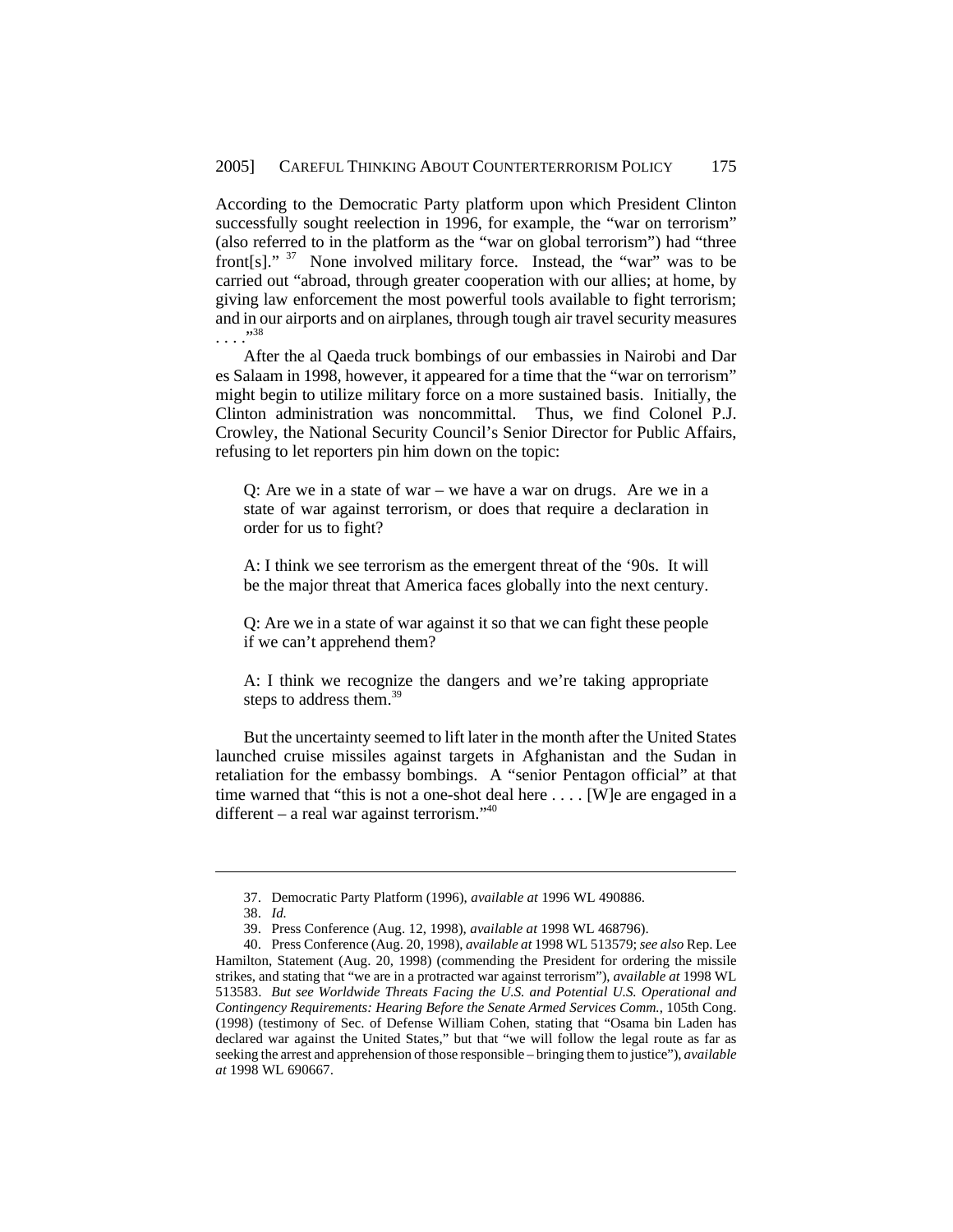## 176 JOURNAL OF NATIONAL SECURITY LAW & POLICY [Vol. 1:169]

Unfortunately, it was in fact a "one-shot deal." We know now that efforts were made in the 1998-1999 period by many officials within the Clinton administration and the military – most notably Richard Clarke of the National Security Council, General Peter Schoomaker of Special Operations Command, and Thomas Kuster of the Office of the Assistant Secretary for Special Operations and Low-Intensity Conflict – who sought to go beyond the initial August missile strikes and to become more aggressive with the use of military force, in order to disrupt al Qaeda and to kill its leaders and operatives.<sup>41</sup> But despite their efforts, the missile strikes of August 1998 would be the last overt use of military force against terrorists until after 9/11.

A number of concerns combined to block further military action. Some have considerable force, even in retrospect, while others seem to reflect what proved to be a mistaken assessment of the magnitude of the threat posed by al Qaeda. Antiterrorism planning was affected by: (1) the lack of "actionable intelligence" regarding Osama bin Laden's location, (2) the reluctance to stimulate international hostility at a time when the United States was already engaged in military actions in Iraq and Kosovo, (3) uncertainty about the overflight and basing rights necessary for such critical activities as search-andrescue operations, and (4) domestic political constraints arising both from "wag-the-dog" allegations linked to the Lewinsky scandal and from stilldisputed claims about the accuracy of the intelligence upon which the 1998 strike was based.<sup>42</sup> Neither the subsequent bombing of the USS *Cole* in 2000 nor the discovery of al Qaeda plots to attack American targets in Los Angeles and Amman at or near the millennium resulted in a military response in the final days of the Clinton administration or the early days of the Bush administration.<sup>43</sup> In both instances difficult questions about attribution of responsibility for the attacks (and meta-questions about the standard of proof to be applied in answering that question) added to the factors cited above in preventing military responses to them. The use of military force in August 1998 thus represented an exception to the status quo rather than the emergence

<sup>41.</sup> *See* 9/11 COMM'N REP., *supra* note 2, at 119-121, 134-137, 143.

<sup>42.</sup> *See id.* at 115-143 (describing in detail the policy debates regarding the use of force in connection with our response to the 1998 bombings).In December 1998, DCI Tenet circulated a memorandum on bin Ladin to senior CIA officials declaring that "[w]e are at war," and that "no resources or people [should be] spared in this effort, either inside CIA or the Community." *Id.* at 357 & n.38 (quoting Memorandum from Director of Central Intelligence George Tenet on "Usama Bin Ladin" 2 (Dec. 4, 1998)). However, the directive "had little overall effect on mobilizing the CIA or the intelligence community." 9/11COMM'N REP., *supra* note 2, at 357.

<sup>43.</sup> Both the Clinton and Bush administrations come off poorly in the 9/11 Commission Report with respect to the U.S. response – or lack thereof – to the *Cole* bombing. *See id.* at 193-197 (describing the outgoing Clinton administration's decision not to respond directly against al Qaeda for the *Cole* bombing in the absence of better proof of al Qaeda's responsibility), 201-202 (describing the incoming Bush administration's decision not to respond directly against al Qaeda for the *Cole* bombing due to a perception of inadequate strike options and a sense on the part of Secretary Rumsfeld that "too much time had passed" and of Deputy Secretary Wolfowitz "that the *Cole* attack was 'stale'").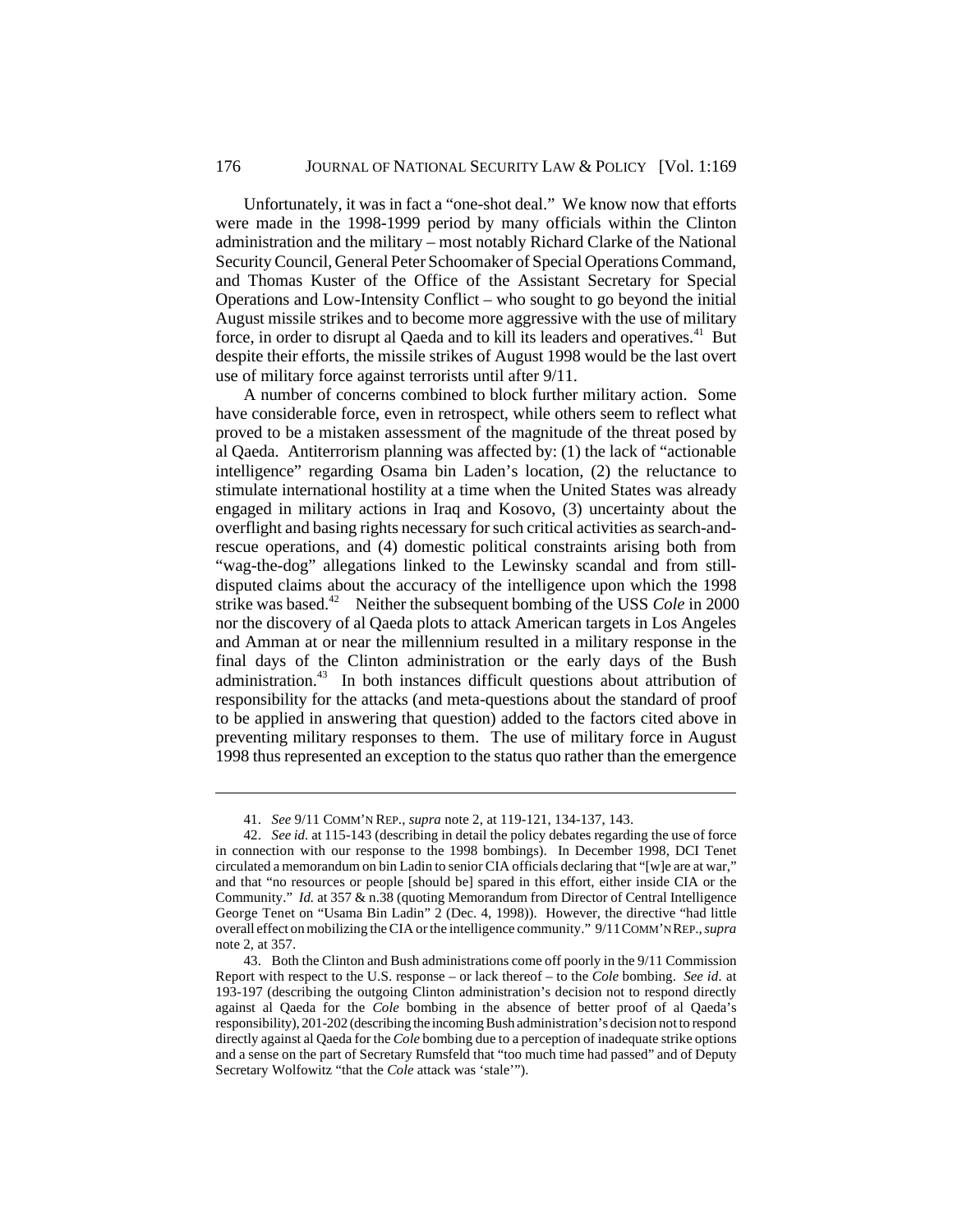of a true "war" on terrorism, much like the isolated use of airstrikes against Libya in 1986. The war rhetoric remained in circulation, $44$  but it would not be realized through sustained action until after 9/11.

In summary, the concept of a "war on terrorism" has been a rhetorical device used repeatedly by government officials and commentators alike since at least the early 1980s. The phrase was little more than rhetoric prior to 9/11, however. Notwithstanding the efforts of individual proponents of more aggressive action, military force in this period played only a minor and episodic role in counterterrorism policy, while diplomacy, law enforcement, and intelligence gathering bore the main burden. The Bush administration's robust embrace of military mechanisms after 9/11 thus involved a continuity of rhetoric but a significant break with the status quo in practical terms. This brings us at last to the question addressed by Philip Heymann in *Terrorism, Freedom, and Security*: Are we better off for the change? His answer: a carefully qualified "no."

#### II. CRITICIZING THE WAR MODEL

*Terrorism, Freedom, and Security* is not Heymann's first book on the subject of counterterrorism. In his 1988 book *Terrorism and America: A Commonsense Strategy for a Democratic Society*, Heymann provided a thoughtful survey of the policy considerations involved in formulating counterterrorism policy.45 *Terrorism, Freedom, and Security* is in many ways a post-9/11 coda to that earlier work. Heymann explains that he both acknowledges the changes wrought by 9/11 and recognizes that "some things have not changed."<sup>46</sup>

With respect to what has changed, Heymann begins by emphasizing American threat perceptions. In particular, he highlights the belated realization that al Qaeda is an organized, radical vanguard embedded within a "context of radical Islamism that may motivate millions," and that al Qaeda and perhaps other organizations desire to acquire weapons of mass destruction and are quite likely to use them or other mass casualty methods against the United States if possible.<sup>47</sup> Heymann observes that these factors suggest that we previously had underestimated the magnitude of harm terrorism might inflict and thus underestimated the degree of effort that ought to be devoted to its prevention.<sup>48</sup>

<sup>44.</sup> *See, e.g.*, Treasury Secretary Lawrence Summers, Address to the U.S. Customs Service (Dec. 20, 1999) (highlighting role of the Customs Service in the "war against terrorism"), *available at* 1999 WL 1214815.

<sup>45.</sup> *See* PHILIP B. HEYMANN, TERRORISM AND AMERICA: A COMMONSENSE STRATEGY FOR A DEMOCRATIC SOCIETY (1998).

<sup>46.</sup> *See* HEYMANN, *supra* note 15, at xi.

<sup>47.</sup> *See id.* at 7. For a brief discussion of the critical distinction between "Islamism" and "Islamic," see 9/11 COMM'N REP*., supra* note 2, at 362 n.3 and sources cited therein.

<sup>48.</sup> *See* HEYMANN, *supra* note 15, at 7.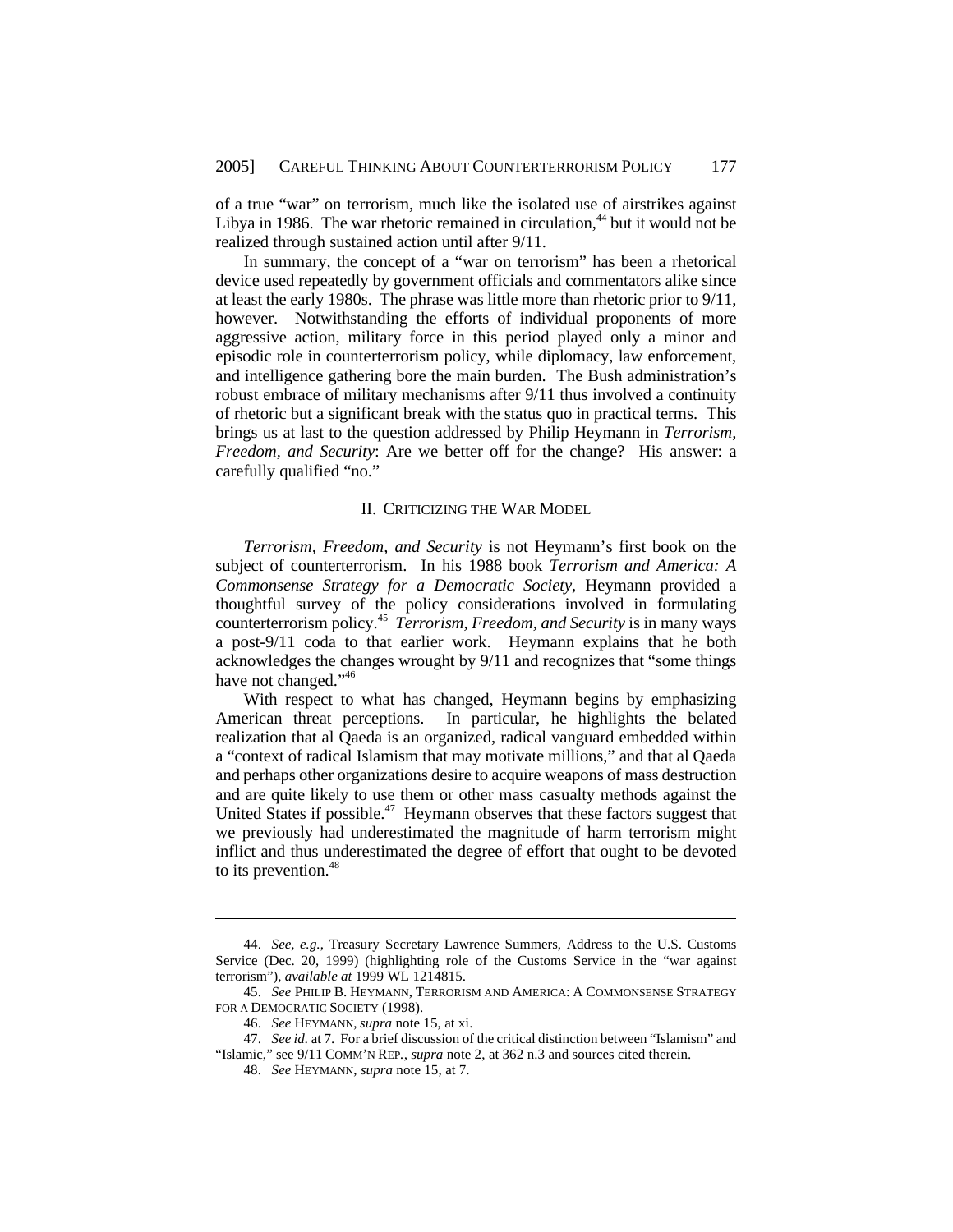Heymann also emphasizes that the 9/11 attacks prompted recognition of a "gap in [the] web of legal regimes for states, groups, and individuals that had been intended to deal comprehensively with war, crime, and the rights of noncitizens."49 Al Qaeda operated within this gap. It committed acts that conflated crime and belligerency, raising difficult questions about the proper mode of response.<sup>50</sup>

The most pressing reason for resolving such questions after 9/11 was Afghanistan. Al Qaeda's Afghan haven had proven to be quite beyond the scope of the legal, diplomatic, economic, and covert measures employed by the Clinton and Bush administrations prior to 9/11.<sup>51</sup> As Heymann affirms, only military force held out the prospect for closing this "dangerous gap,"<sup>52</sup> and thus "the initial commitment to war in Afghanistan was plainly wise."53 Operation Enduring Freedom was, after all, "far more analogous to what we had called 'wars' in the Middle East and South Asia than what we had labeled 'terrorism' in those areas."54

Whether a war paradigm is accurate or even desirable in contexts other than Afghanistan, however, is an entirely separate question. It is here that we find Heymann breaking ranks with the Bush administration's post-9/11 approach to terrorism. Heymann argues that giving primacy to the military in non-combat counterterrorism contexts around the world "might work in the

51. *See* 9/11 COMM'N REP., *supra* note 2, at 119-143, 205-214. As Heymann observes, "even extending the network of law enforcement cooperation would not create a system, in every state from which Al Qaeda might operate, sufficiently motivated and efficient to prevent attacks on us. A dangerous gap remained." HEYMANN, *supra* note 15, at 10.

52. *See* HEYMANN*, supra* note 15, at 10.

53. *Id.* at 15. In this important respect, Heymann's views are rooted in a pragmatic realism that contrasts sharply with the views of other scholars who suggest that the problem of terrorism can be dealt with through criminal law enforcement mechanisms, be they domestic or international in nature. *See*, *e.g.*, Sadat, *supra* note 50.

54. HEYMANN*, supra* note 15, at 16.

<sup>49.</sup> *Id.* at 9.

<sup>50.</sup> *See* Bruce Ackerman, *The Emergency Constitution,* 113 YALE L.J.1029, 1032 (2004) ("Our legal tradition provides us with two fundamental concepts – war and crime – to deal with our present predicament. Neither fits.")*.* For a selection of articles reflecting the diverse views among legal academics on what might be termed the categorization problem presented by terrorism, see *id.* at 1032-1037 (arguing that neither "war" nor "crime" provides an adequate framework); Symposium, *The Changing Laws of War: Do We Need a New Legal Regime After September 11?*, 79 NOTRE DAME L. REV. 1183 (2004) (collecting articles arguing for and against application of a war paradigm); Ronald J. Sievert, *War on Terrorism or Global Law Enforcement Operation?*, 78 NOTRE DAME L. REV. 307, 310-313 (2003) (reviewing the definitional issues raised since 9/11); Leila Nadya Sadat, *Terrorism and the Rule of Law*, 3 WASH.U.GLOB.STUD.L.REV. 135 (2004) (arguing for classifying terrorism as an international crime); John C. Yoo & James C. Ho, *The Status of Terrorists*, 44 VA. J. INT'L L. 207 (2003) (arguing that a state of war exists between the U.S. and al Qaeda); Jordan J. Paust, *War and Enemy Status After 9/11: Attacks on the Law of War*, 28 YALE J.INT'L L. 325 (2003) (arguing that the laws of war do not apply to non-insurgent, substate actors such as al Qaeda).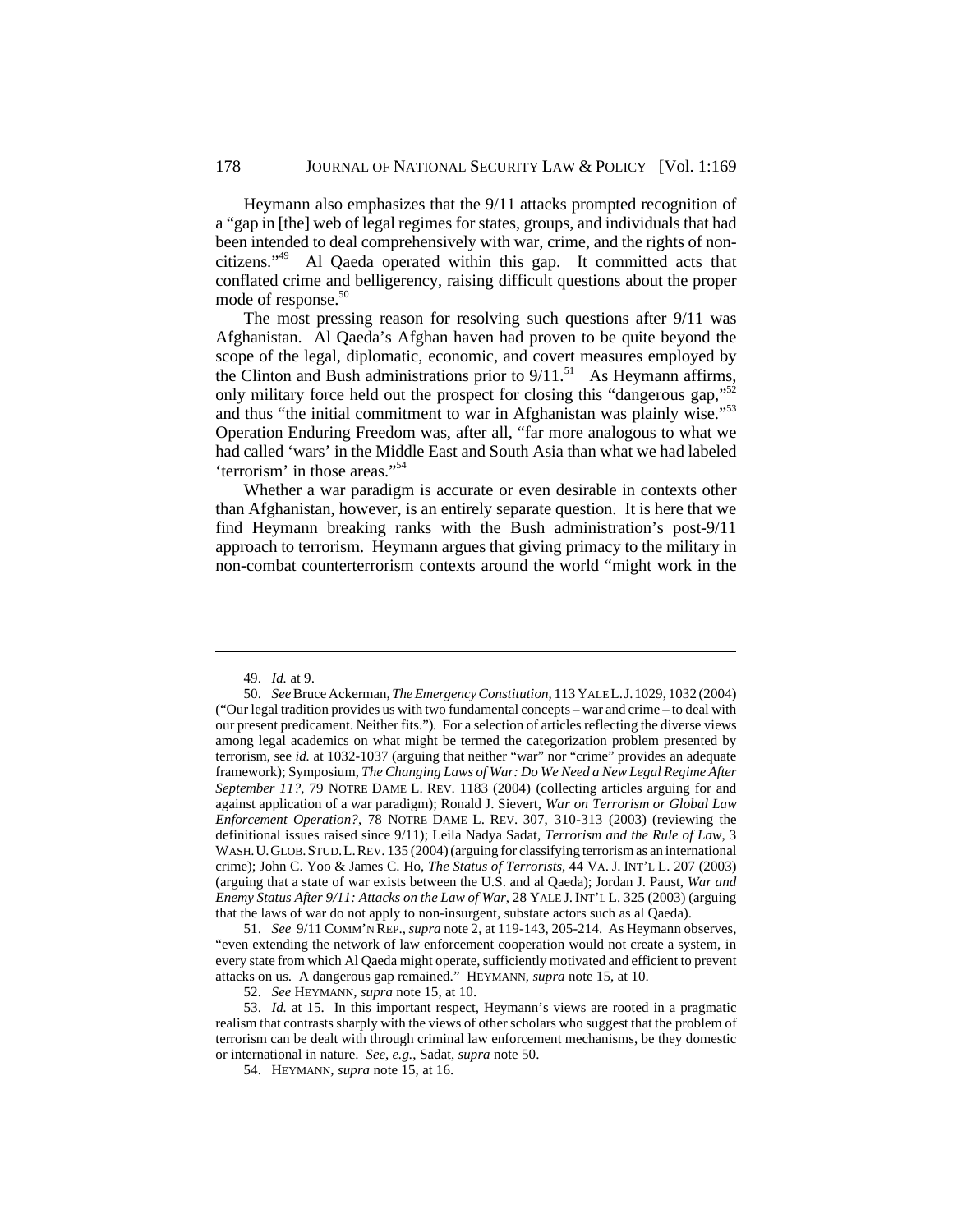short term" but "has great weaknesses as a long-term strategy."<sup>55</sup> "Reliance" on the military," he asserts, "is the wrong set of priority activities."56

What, then, should the priorities be? Anticipating the report of the 9/11 Commission, Heymann contends that "the organizational structure that is most needed is a greatly improved intelligence apparatus,"<sup>57</sup> one that benefits from the greatest possible extent of allied cooperation abroad and active support from key audiences – particularly the Muslim- and Arab-American communities – at home.<sup>58</sup> No reasonable person would dispute the importance of intelligence collection and analysis to counterterrorism, of course, and since 9/11 we have seen considerable efforts to enhance and improve these capacities (culminating in the bipartisan rush to participate in reform of the intelligence community in the wake of the 9/11 Commission's report). The question is whether these efforts have been unduly hampered by the primacy of the war model.

This brings us to the core of Heymann's argument. In his view, the Bush administration's extensive reliance on the "metaphor of war" interferes with the central task of assessing the full range of available policy choices in terms of their short and long term costs and benefits: "It tends to obscure the differences among the threats we face and to distract attention from a careful analysis of: what we can do; what the essential roles of other nations are; and what mixture of desired and undesired effects is likely for each of our choices."59 War, Heymann finds, "misleads us as to the means that we will have to use" as the locus of counterterrorism activities shifts from the Afghan combat zone to other nations and, occasionally, to the United States itself.<sup>60</sup>

On the latter point – the role of the military within the United States – Heymann takes particular exception. The critical function of gathering intelligence about domestic threats has by tradition and law been the province of the FBI and the Secret Service, joined now by the Department of Homeland Security.<sup>61</sup> Adoption of the war model domestically, Heymann cautions, would bring with it an undesirable expansion of military intelligence into the domestic realm.<sup>62</sup>

61. *See id.* at 32.

62. *See id.* at 32-33. In this context, consider the events of February 2004 at the University of Texas School of Law, when two agents of the U.S. Army Intelligence and Security Command (INSCOM) attempted to gather information about the attendees at a law school-sponsored event on Islamic law and sexism, during which a participant allegedly acted in a suspicious manner toward two Army lawyers who were present. INSCOM, to its credit, conducted a review of the incident, found that the agents had violated procedures, and instituted additional training in an attempt to prevent recurrences. *See* Janet Elliott, *Agents' Probe at Law School Criticized; Army's Review Sees Procedural Lapses*, HOUS. CHRON., Mar. 16, 2004, at 11. *See also* Robert Block & Gary Fields, *Is Military Creeping into Domestic Spying and*

<sup>55.</sup> *Id.* at 17.

<sup>56.</sup> *Id.*

<sup>57.</sup> *Id.*

<sup>58.</sup> *See id.* at 78, 100-101.

<sup>59.</sup> *Id.* at 87.

<sup>60.</sup> *Id.* at 19.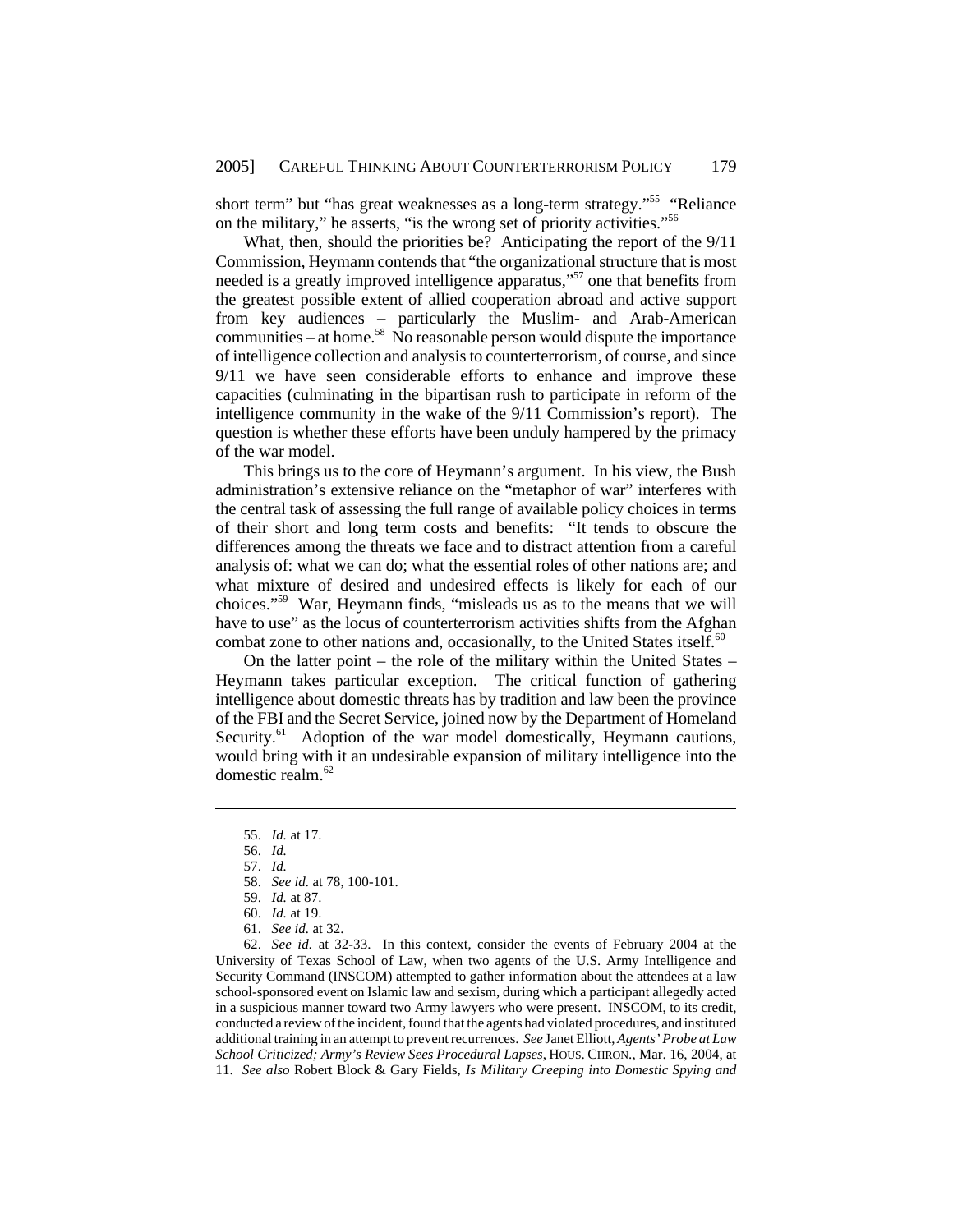There are situations outside the United States in addition to Afghanistan – the Northwest Frontier province of Pakistan comes to mind – where military primacy will be the desirable model. But in other contexts, in London, for example, or Paris, the use of military force will be unrealistic or counterproductive.<sup>63</sup> What is needed in such scenarios, Heymann concludes, is "a level of willing and competent cooperation abroad that we cannot effectively compel." $64$  The military of course still has a significant role to play, even in those contexts; it is difficult to imagine, for example, how one might carry out an effectively integrated counterterrorism policy in Jordan without the intimate involvement of Central Command. But for Heymann the bottom line is that the emphasis on "war" in the "war on terrorism" causes more problems than it solves.

Heymann also objects that the war model encourages a one-size-fits-all approach to the "rich variety of terrorism" that we actually face.<sup>65</sup> That variety consists both in method (ranging from small-scale acts of violence designed to obtain publicity to sustained bombing campaigns to mass casualty "spectaculars") $^{66}$  and in source (ranging from al Qaeda to relatively unaffiliated actors emerging at random from the background noise of the radical Islamist movement).<sup>67</sup> As Heymann emphasizes, different threats call for different remedies and countermeasures, only some of which will be military in nature.<sup>68</sup>

What non-military measures does he have in mind? This is the subject of the next section of the book.

## III. THE POLICY MENU

Much that was true of counterterrorism policy before 9/11 remains true today. One of the most notable consistencies, Heymann suggests, involves a

*Enforcement?*, WALL ST. J., Mar. 9, 2004, at B1 (describing various aspects of military involvement in domestic information-gathering).

<sup>63.</sup> *See* HEYMANN, *supra* note 15, at 29-31; *cf.* Sievert, *supra* note 50, at 314 (promoting the relative merits of military action over a law enforcement response in the event that an al Qaeda cell were discovered "in an apartment or farmhouse in England, France, or the United States").

<sup>64.</sup> HEYMANN, *supra* note 15, at 32.

<sup>65.</sup> *Id.* at 22.

<sup>66.</sup> *Id*.

<sup>67.</sup> *Id.* at 23-25; *cf.* 9/11 COMM'N REP., *supra* note 2, at 362 (commenting that "the enemy is not just 'terrorism,' some generic evil. . . . The catastrophic threat at this moment in history is more specific. It is the threat posed by *Islamist* terrorism – especially the al Qaeda network, its affiliates, and its ideology."), 363 ("Our enemy is twofold: al Qaeda . . . and a radical ideological movement in the Islamic world, inspired in part by al Qaeda, which has spawned terrorist groups and violence across the globe.").

<sup>68.</sup> *See* HEYMANN*, supra* note 15, at 26. Heymann cautions that he does not mean to suggest that the domestic criminal law enforcement system should be left to deal with al Qaeda. *See id.* at 22.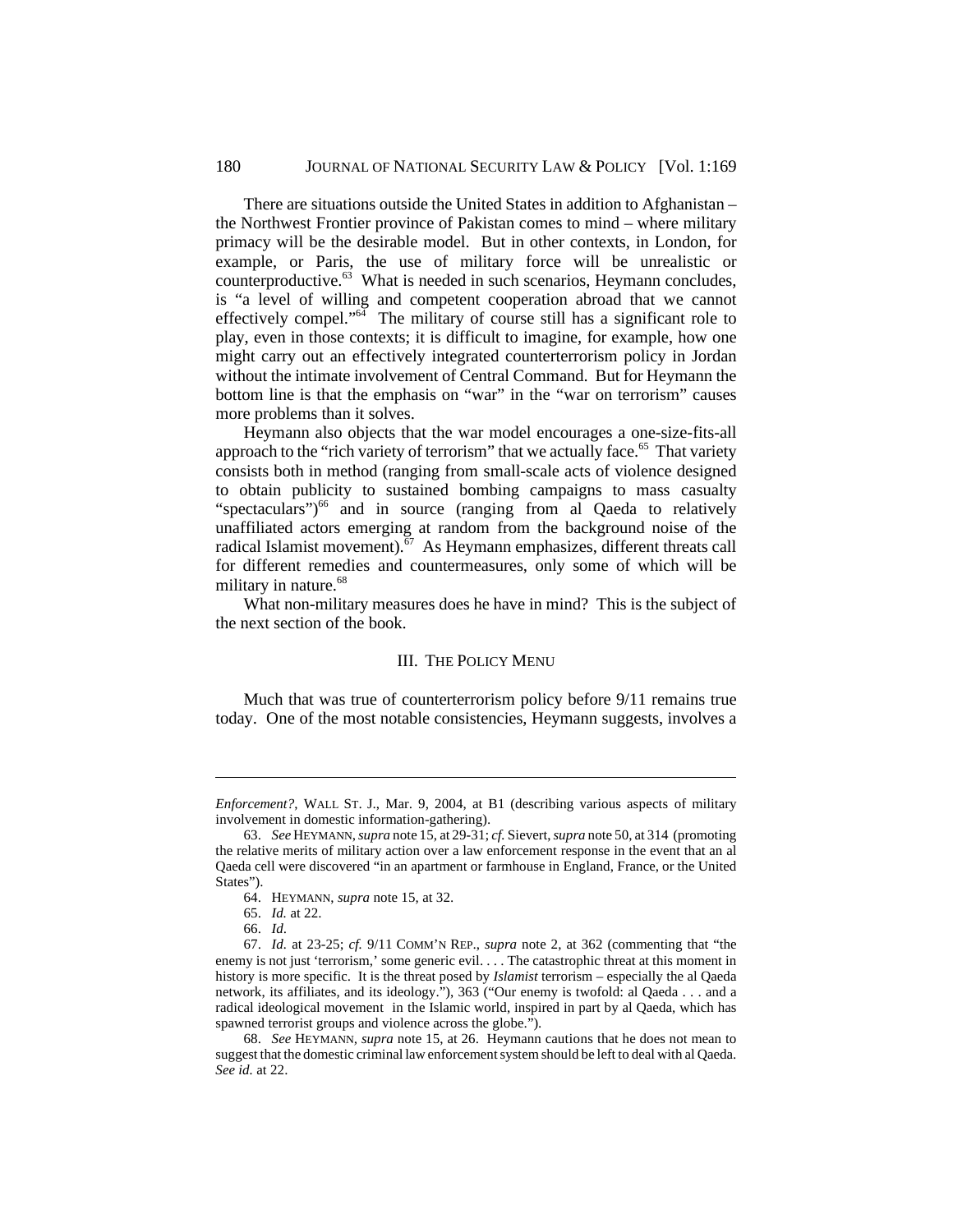fundamental principle of sound policymaking:<sup>69</sup> decisionmakers must be willing constantly to assess – from both short and long-term perspectives – the full range of costs and benefits associated with particular policy choices. Exigent circumstances can, of course, require such assessments to be truncated, to proceed by necessity on the basis of incomplete information or analysis. With the passage of the exigency the obligation for thorough assessment reemerges, however, and may even require a change of course from that charted in the heat of the moment.

Heymann notes that in times of war we tend to depart, quite rightfully, from such nuanced approaches.<sup>70</sup> "But terrorism is different" from war, he warns, in the sense that the ongoing threat of terrorist violence does not preclude us from thorough cost-benefit analysis.<sup>71</sup> The threat is a continuing one; terrorism is a method that can and should be suppressed and discredited, but it cannot be permanently extinguished.<sup>72</sup> Even if the focus of the war on terrorism is made more specific so as to encompass only al Qaeda or perhaps also the broader radical Islamist movement, the opportunity for and obligation to perform careful policy analysis remains.

In an effort to inform such assessments, Heymann provides readers with a grid designed to clarify thinking about the utility of specific policy options.<sup>73</sup> Across one axis the grid lists at an abstract level the various inputs in the equation of a terrorist attack: recruiting and sustaining members; obtaining resources (including funds); training; acquiring tactical information about the target; accessing the target; escaping (in non-suicide operations); maintaining some form of haven; maintaining morale; and generating broader social support in some relevant community.<sup>74</sup> Along the other axis Heymann lists the several modes of prevention available to the government: reducing anti-American attitudes that facilitate hostilities against us; using deterrence (through military, legal, or economic measures) against individuals, groups, or states; hardening targets by restricting access to them (including access to the United States itself); restraining access to critical resources such as funding; collecting tactical and strategic intelligence (and analyzing and distributing such intelligence); and disrupting specific operations or organizations through prosecution, detention, or covert operations.<sup>75</sup> Notably, but perhaps not surprisingly given Heymann's general discomfort with the

<sup>69.</sup> *See id.*

<sup>70.</sup> *See id.* at xii.

<sup>71.</sup> *See id*.

<sup>72.</sup> *See* 9/11 COMM'N REP., *supra* note 2, at 362 ("But the enemy is not just 'terrorism,' some generic evil. This vagueness blurs the strategy."), 363 ("Terrorism is a tactic used by individuals and organizations to kill and destroy.").

<sup>73.</sup> *See* HEYMANN*, supra* note 15, at 40 (Figure 3.1). The cryptic column headings are described in greater detail in the text. *Id.* at 41-42.

<sup>74.</sup> *See id.*

<sup>75.</sup> *See id.*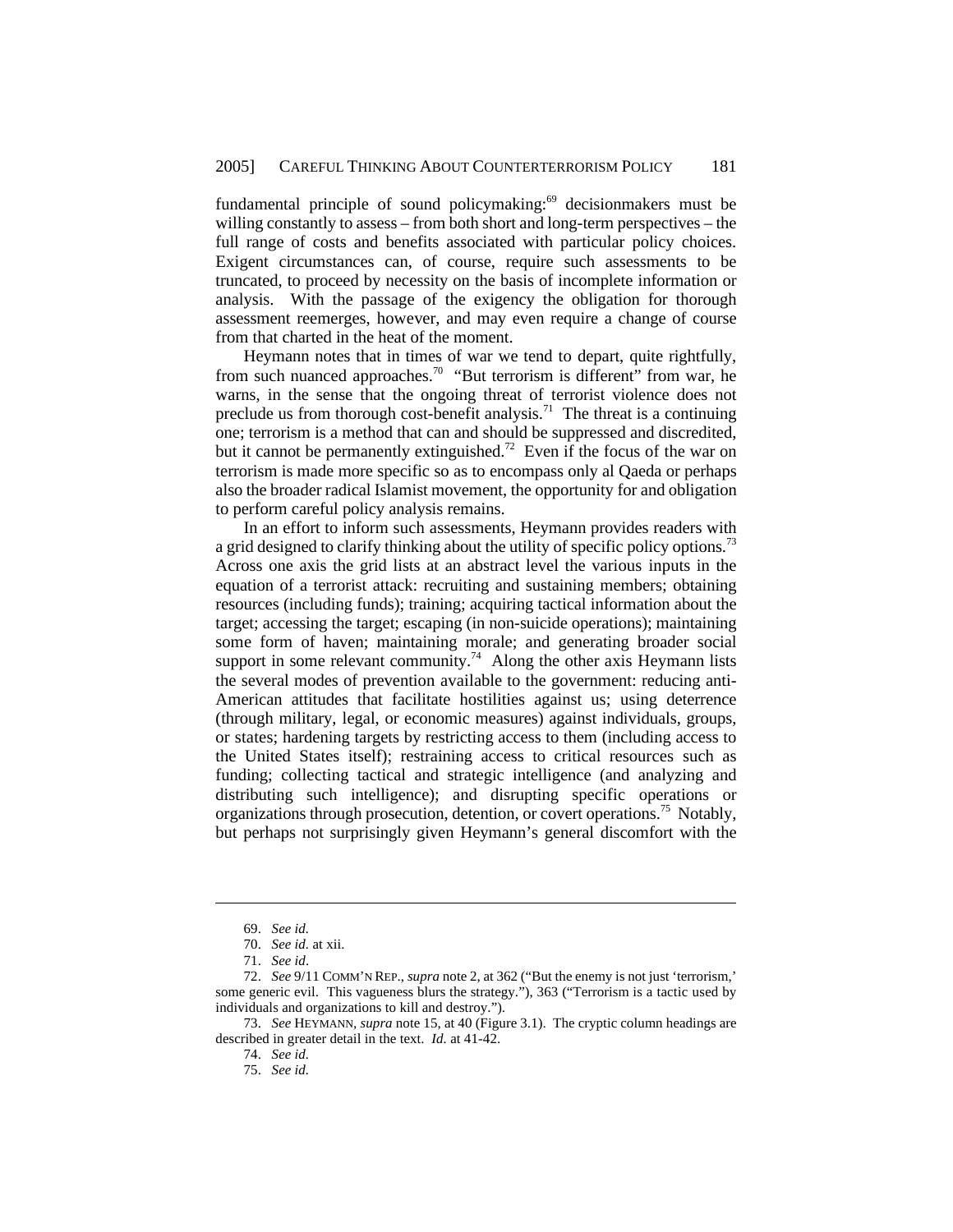military model, the grid does not address the overt use of lethal force (by the military or the CIA) to incapacitate targeted terrorists.<sup>76</sup>

In the pages that follow, Heymann surveys a wide range of policy options designed to flesh out the grid.<sup>77</sup> His recommendations are thoughtful and well-targeted, although they break little new conceptual ground and in some instances suffer from generality. His treatment of the war of ideas is illustrative. Terrorist organizations such as al Qaeda benefit from the growth of hostility to the United States, as this increases the pool of logistical and moral support available to them, sustains group morale and cohesion, and provides the conditions for additional recruits.<sup>78</sup> For all of these reasons, success in preventing future terrorist attacks over the long-term will depend in significant part on the success of our effort to delegitimize terrorism not so much at home (where few if any need convincing) as in the Islamic world. Heymann correctly and persuasively identifies these dynamics, and he is frank in discussing our limited options for changing them. He concedes, for example, that we face a somewhat intractable dilemma in attempting to advance an agenda of democracy in the Islamic world without fatally undermining our interests in Saudi Arabia, Egypt, and Pakistan, and he recognizes that the United States all too often is scapegoated by other governments – including nominal allies – to deflect domestic dissent.

What then can we do to improve our position in the war of ideas? Heymann has several suggestions. He emphasizes the use of diplomatic and other measures to urge Saudi Arabia and Pakistan in particular to crack down on incitement in the schools and in the media. He also suggests that we redouble our efforts to find credible outlets for our own messages.<sup>79</sup> These are smart policies, and Heymann does a service in establishing the link between them and the ultimate goal of prevention. For as the 9/11 Commission recently observed, "If the United States does not act aggressively to define itself in the Islamic world, the extremists will gladly do the job for us."<sup>80</sup> But Heymann unfortunately does not take on the more difficult task of identifying specific mechanisms for implementing these policies. By the same token, we learn little here about the pros and cons of existing Bush administration policies designed to address these same concerns.<sup>81</sup>

<sup>76.</sup> *See id.*

<sup>77.</sup> *See id.* at 42.

<sup>78.</sup> *See id.* at 42-43. On the decentralization of terrorist organizations, see Chesney, *supra* note 35.

<sup>79.</sup> *See* HEYMANN*, supra* note 15, at 46.

<sup>80. 9/11</sup> COMM'N REP., *supra* note 2, at 377.

<sup>81.</sup> *See* Joseph S. Nye, Jr., Opinion, *Foreign Policy; Sell It Softly; Persuasively Promoting American Values and Culture Will Work Better Than Carrots or Threats to Influence the Middle East*, L.A. Times, Apr. 25, 2004, at M2 (arguing that the Bush administration's "establishment of Arabic language broadcasting units like Radio Sawa and satellite television channel Al Hurra, both of which intersperse news with popular programming, was a good first step for the U.S.," and that the next step is to "learn to work more effectively with Arab news media").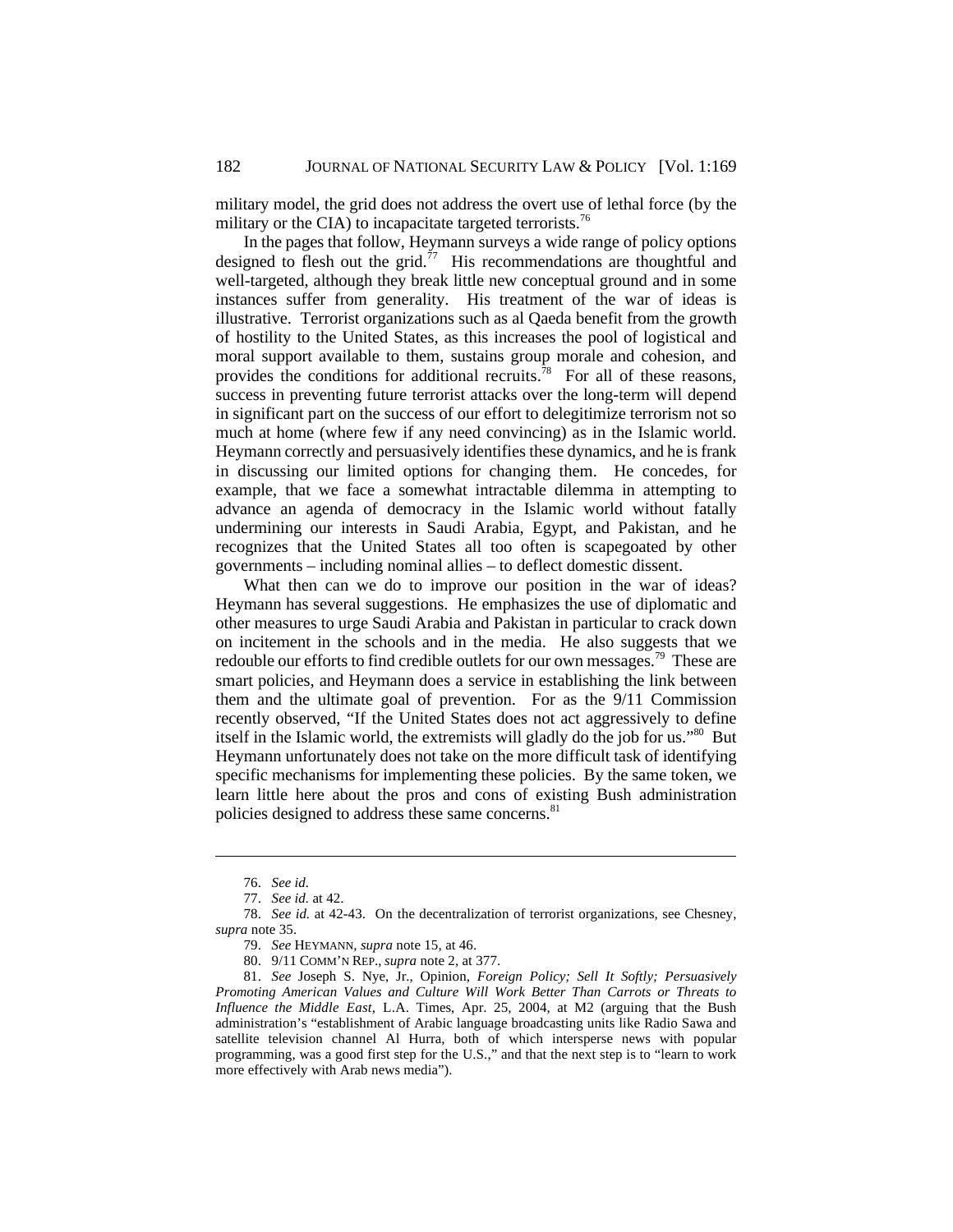In this respect, Heymann's discussion of the war of ideas typifies the style of his book. *Terrorism, Freedom, and Security* is pitched at a level of abstraction that enables Heymann to address a wide array of topics in a meaningful way, but it may prove less useful for readers already thoroughly versed in the policy debates associated with counterterrorism. With this caveat noted, however, even experienced readers will benefit from the general themes developed in this book.

By the time one reads through Heymann's other policy discussions – touching on subjects ranging from ethnic and religious profiling, to assassination, to overseas intelligence gathering $82$  – one theme in particular emerges. However tempting a given policy may appear at first blush, it very likely will have counterproductive side effects and unintended consequences. Heymann does not suggest that we therefore take no policy initiatives; on the contrary, he seems quite prepared to proceed with a variety of measures notwithstanding these risks. But he does insist on a complete assessment of the possible downsides of these measures, arguing that although "[n]o one is very good at such an assessment . . . only the foolhardy fail to recognize that the offset is there." $83$ 

# IV. CIVIL LIBERTIES

Having spent dozens of pages describing the offsetting considerations associated with particular policy options, Heymann turns to the general issue of the impact of counterterrorism law and policy on civil liberties within the United States, or, as he puts it, on "the historic set of arrangements which have preserved our democratic liberties."<sup>84</sup> He organizes his thoughts on this topic around an appealing graphic – a Venn diagram composed of three circles representing: (A) actions that would reduce the threat of a terrorist attack, (B) actions that would threaten civil liberties or national unity of purpose, and (C) actions that would reduce public fear.<sup>85</sup> The visual impact of these partially overlapping circles nicely conveys the point that a given policy may interact in a number of ways with these three factors.

Heymann uses this device to draw attention to the fact that the most difficult policy choices will arise where a policy falls within the scope of the second circle (infringing liberties or undermining unity) but also might be useful for reducing terrorism or public fear.<sup>86</sup> He does not claim that categorical answers are available in these scenarios, but rather, that these are the situations where we must be most on guard with respect to our liberties, taking care not to discount their long-term value unnecessarily for the sake of

<sup>82.</sup> *See* HEYMANN*, supra* note 15, at 48-83.

<sup>83.</sup> *Id.* at 60.

<sup>84.</sup> *Id.* at 87.

<sup>85.</sup> *See id.* at 88-89 & Figure 5.1.

<sup>86.</sup> *See id.* at 89.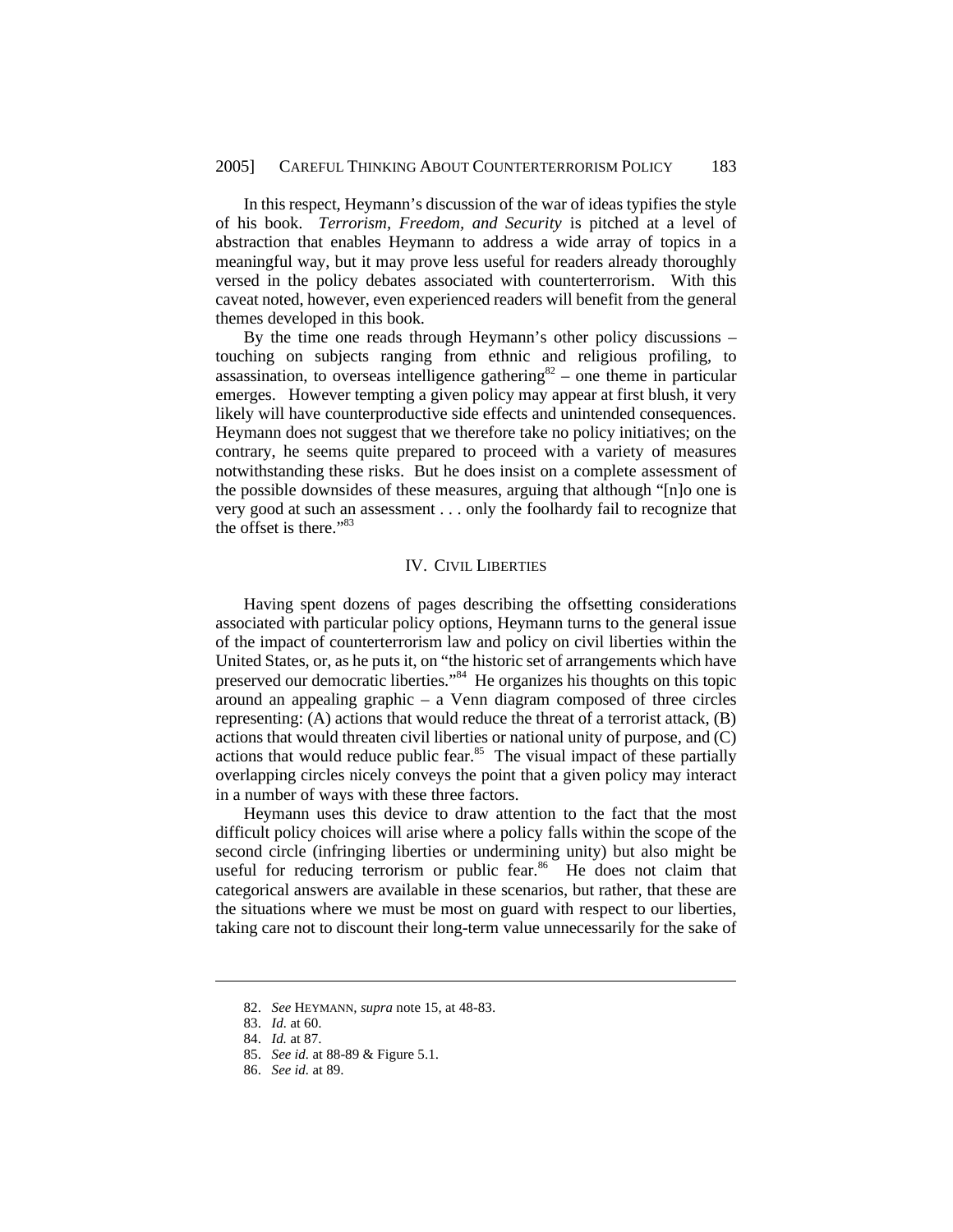short-term gain (or the appearance thereof). $87$  These are points well taken, if notoriously difficult ones to operationalize.<sup>88</sup>

Heymann applies the principles he advances to a series of specific policies. In some respects, he is quite critical of the current administration. He argues, for example, that military detention of U.S. citizens should not take place in the absence of a congressional authorization that is more specific than anything currently in place.<sup>89</sup> On the other hand, he describes policies that we may need to employ notwithstanding their impact on liberties, including most notably the use of data mining techniques to assist in culling useful bits from the vast digital ocean of available information, despite personal privacy concerns.<sup>90</sup> Heymann also raises the provocative question of whether an incitement law – properly confined in scope to the parameters set forth in *Brandenburg v.*  $Ohio^{91}$  *– would be desirable,<sup>92</sup> a topic that has arisen* tangentially in recent months thanks to the unsuccessful prosecution of a computer programmer in connection with his operation of a Web site purveying a variety of violent jihadist messages<sup>93</sup> and, most recently, the indictment of a man in Virginia for his role in persuading a group of men to attempt to travel to Afghanistan to take up arms against U.S. forces.<sup>94</sup>

To his credit, Heymann carefully avoids the trap of assuming that steps taken in response to fear necessarily make for bad policy. Certainly fear may have a deleterious effect on sound policymaking,  $95$  but it need not always produce the wrong result.<sup>96</sup> Heymann reminds us instead that decisionmaking in a climate of fear requires careful consideration of a range of factors. Is the

<sup>87.</sup> *See id.* at 89-90.

<sup>88.</sup> A number of scholars have argued that during times of heightened national security concerns policymakers are most unlikely to give civil liberties the same value that they would during ordinary times. *See, e.g.,* Vincent Blasi, *The Pathological Perspective and the First Amendment*, 85 Colum. L. Rev. 449 (1985).

<sup>89.</sup> *See* HEYMANN*, supra* note 15, at 91-93.

<sup>90.</sup> *See id.* at 103-104.

<sup>91. 395</sup> U.S. 444 (1969) (holding state syndicalism statute unconstitutional as applied).

<sup>92.</sup> *See* HEYMANN*, supra* note 15, at 106-108.

<sup>93.</sup> *See* Harvey A. Silverglate, *Free Speech in an Age of Terror*, BOSTON GLOBE, June 28, 2004, at A11 (describing acquittal of Sami Omar Al-Hussayen, a Saudi student in Idaho charged with providing material support to terrorist organizations by establishing and operating Web sites that recruited members, solicited funds, and promoted militant Islamist views).

<sup>94.</sup> *See* United States v. Ali al-Timimi (indictment) (E.D. Va. Sept. 23, 2004) (charging, among other things, that al-Timimi persuaded others to levy war against the United States), *available at* http://www.usdoj.gov/usao/vae/ArchivePress/SeptemberPDFArchive/04/TimimiI NDC092304.pdf.

<sup>95.</sup> *See, e.g.,* W. Kip Viscusi & Richard Zeckhauser, *Sacrificing Civil Liberties to Reduce Terrorism Risks*, 26 J. RISK & UNCERTAINTY 99, 100 (2003) (discussing possible impact of cognitive biases in this context); Oren Gross, *Chaos and Rules: Should Responses to Violent Crises Always Be Constitutional?*, 112 Yale L.J. 1011, 1038-1042 (2003) (discussing impact of cognitive bias on risk assessment).

<sup>96.</sup> *Cf.* Eric A. Posner & Adriane Vermeule, *Accommodating Emergencies*, 56 STAN.L. REV. 605, 630-631 (2003) (suggesting that in some circumstances fear can enhance rather than detract from sound policymaking, as when it stimulates policymakers to examine and take action with respect to a particular problem).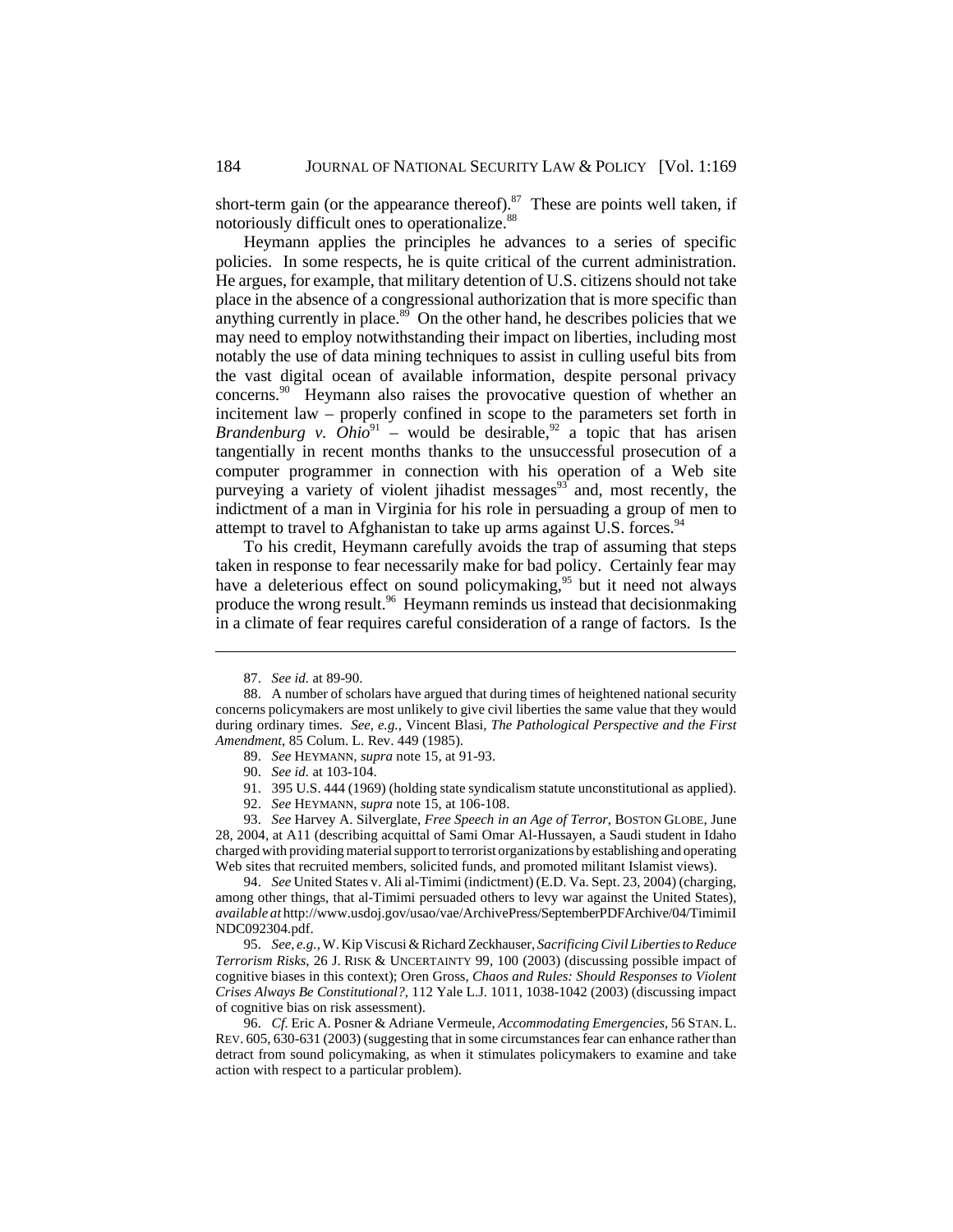proposal well calculated to actually reduce the threat? Is it aimed at the right target? And lastly, does it take into account "the value Americans place on individual rights, decency, and liberty"? $97$ 

Heymann next identifies a series of considerations – "four pillars," he calls them  $\frac{98}{1}$  – that seem rooted in the seminal experience of the 1960s and 1970s with respect to the tension between national security and civil liberties. First, he emphasizes the importance of keeping "internal security functions out of the hands of the military and the CIA," both in order to maintain the Agency's freedom of action abroad and to prevent it from exercising similar freedom within the United States.<sup>99</sup> Second, and closely related, Heymann urges that we maintain the distinction between domestic and foreign intelligence gathering, and in particular that we identify and publicize the scope of the distinction between them.<sup>100</sup> Third, out of concern for the possibility of abuse by domestic intelligence agencies, Heymann supports the adoption of a statutory charter expressly defining the powers allocated to them.<sup>101</sup> Finally, Heymann attaches special importance to effective bipartisan oversight of domestic intelligence gathering functions by a body equipped with an appropriate staff, the strong will needed to play the oversight role, and a real capacity to act when necessary to correct or prevent abuses.<sup>102</sup>

In the wake of this discussion, Heymann concludes by returning to the issue with which the book begins: Does the rhetorical and practical emphasis on war in the latest chapter of the long-running war on terrorism undermine the sound policymaking principles identified throughout the book? Heymann thinks that it does. "Talk of 'war' as if that substitutes for a recognition of the complexity of the situation *and* the richness of our goals *and* the variety of our alternatives is simply folly," he warns. $103$ 

Reading this statement during the peak of the 2004 electoral cycle, one could not help but appreciate the spirit of Heymann's point. Not many politicians of either party were willing to run the risk of appearing weak on national security by discussing the limits of military force as a tool of counterterrorism policy.<sup>104</sup> But is this a fair description of the actual substance of the Bush administration's counterterrorism policies? That is a question not clearly answered by this book, although the underlying point Heymann makes – about the pernicious effect of overreliance on the military model for

103. *Id.* at 170 (emphasis in original).

104. Election campaigns do not tend to shed useful light on the nuances of the candidates' policy views, particularly in the national security context. *See* Gjelten, *supra* note 14 (observing that the differences between the presidential candidates' views "have been exaggerated," as Kerry "has never questioned whether there should be a war on terrorism" and Bush does "not describe the anti-terrorism effort solely in military terms").

<sup>97.</sup> HEYMANN*, supra* note 15, at 112.

*Id.* at 157.

<sup>99.</sup> *Id.* at 139.

<sup>100.</sup> *See id.* at 142-150.

<sup>101.</sup> *See id.* at 150-151.

<sup>102.</sup> *See id.* at 152-156.